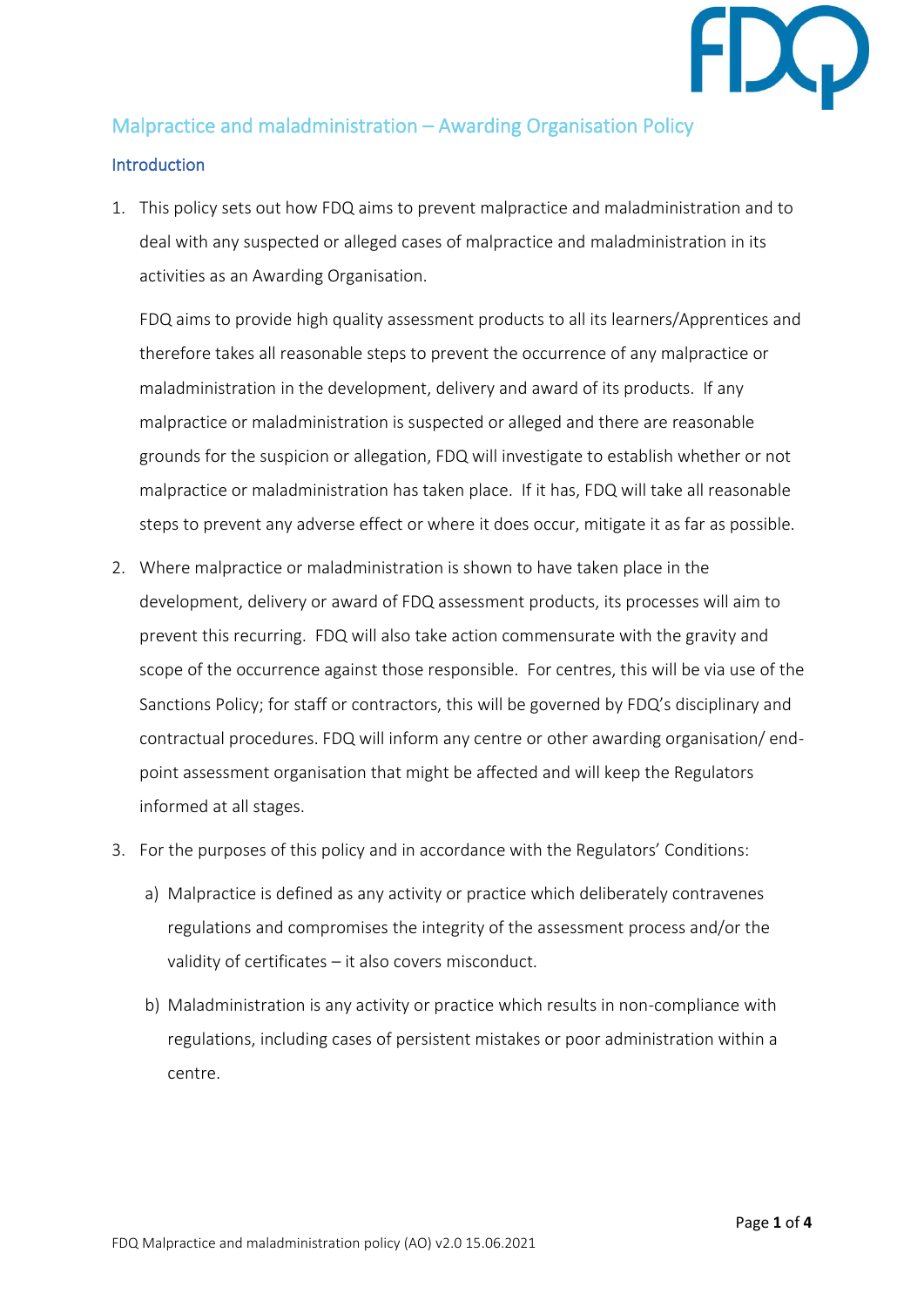

## Prevention of malpractice and maladministration

- 4. FDQ has systems and procedures in place covering the development, delivery and award of its assessment products. These have been specified in such a way that malpractice and maladministration should be prevented and so need to be carefully implemented at all times.
- 5. Centres must also be aware of FDQ's malpractice and maladministration policy. They are also required to have their own policies to prevent the occurrence of malpractice and maladministration and to deal with it should it occur. To this end, FDQ has a malpractice and maladministration policy which is included in its Centre Handbook and centres must have malpractice and maladministration policies that are checked at centre approval and during on-going quality assurance. FDQ will offer further guidance on requests from any centre, as how best to prevent, investigate and deal with malpractice and/or maladministration.
- 6. The categories listed below are examples of centre and learner/ Apprentice malpractice. These examples are not exhaustive and are only intended as guidance on the definition of malpractice:
	- a) Contravention of centre, qualification and end-point assessment approval conditions
	- b) Denial of access to resources (premises, records, information, learners/apprentices and staff) by any authorised FDQ representative and/or the Regulators
	- c) Failure to carry out delivery, internal assessment, internal moderation or internal verification in accordance with requirements
	- d) Deliberate failure to adhere to learner/apprentice registration and learner certification procedures
	- e) Deliberate or persistent failure to adhere to centre recognition or assessment product approval criteria or actions assigned to the centre
	- f) Deliberate failure to maintain appropriate auditable records, e.g. certification claims
	- g) Persistent instances of maladministration within the centre
	- h) Fraudulent claim for learner certificates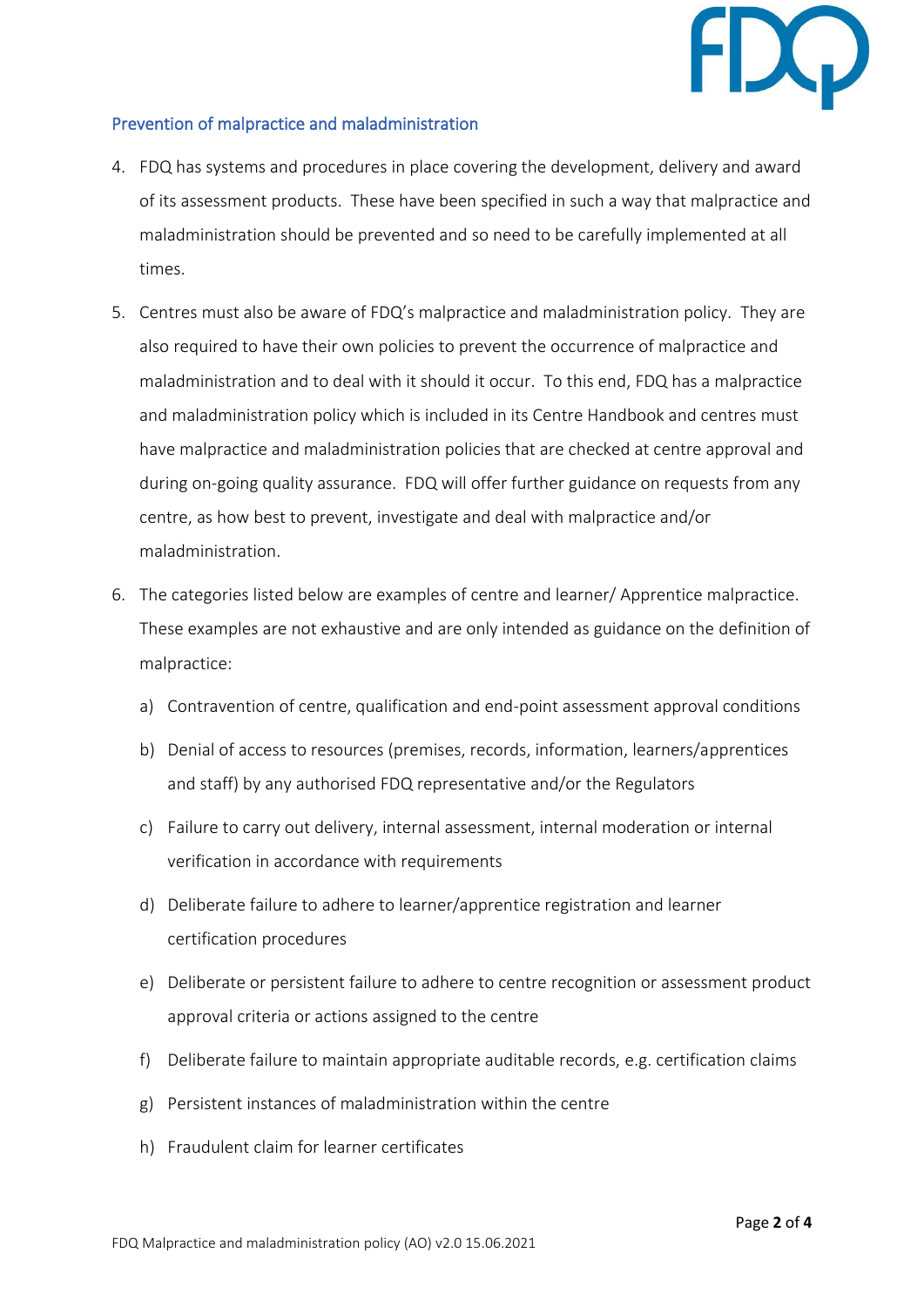

- i) The unauthorised use of inappropriate materials / equipment in assessment settings (e.g. mobile phones)
- j) Intentional withholding of information from FDQ which is critical to maintaining the rigour of quality assurance and standards of its assessment products
- k) Deliberate misuse of FDQ's logo and trademarks or misrepresentation of a centre's relationship with FDQ and/or its recognition and approval status
- l) Forgery of evidence
- m) Collusion or permitting collusion in exams and assessments
- n) Learners still working towards a qualification after certification claims have been made
- o) Contravention by centre(s) or learner(s)/apprentice(s) of the assessment arrangements specified for FDQ assessment products
- p) Insecure storage of assessment materials and exam papers
- q) Plagiarism of any nature by learners/apprentices
- r) Unauthorised amendment, copying or distributing of exam papers
- s) Inappropriate assistance to learners/apprentices by centre staff (e.g. unfairly helping them to pass a unit or qualification)
- t) Submission of false information to gain a qualification or unit
- u) Deliberate failure to adhere to the requirements of FDQ's reasonable adjustments and special consideration policy.
- 7. Where malpractice or maladministration is suspected or has been alleged, FDQ will carry out an investigation. If a centre has discovered irregularities, it may be appropriate for its staff to undertake the initial investigation after reporting the matter to FDQ and under its direction.
- 8. Whenever malpractice or maladministration is suspected or alleged, there is the potential for an adverse effect to occur. In order to ensure that these are recorded and dealt with in a consistent manner, the Incident Record (included in FDQ process documents) should be completed. This will include, inter alia, notes of any investigation that has taken place,